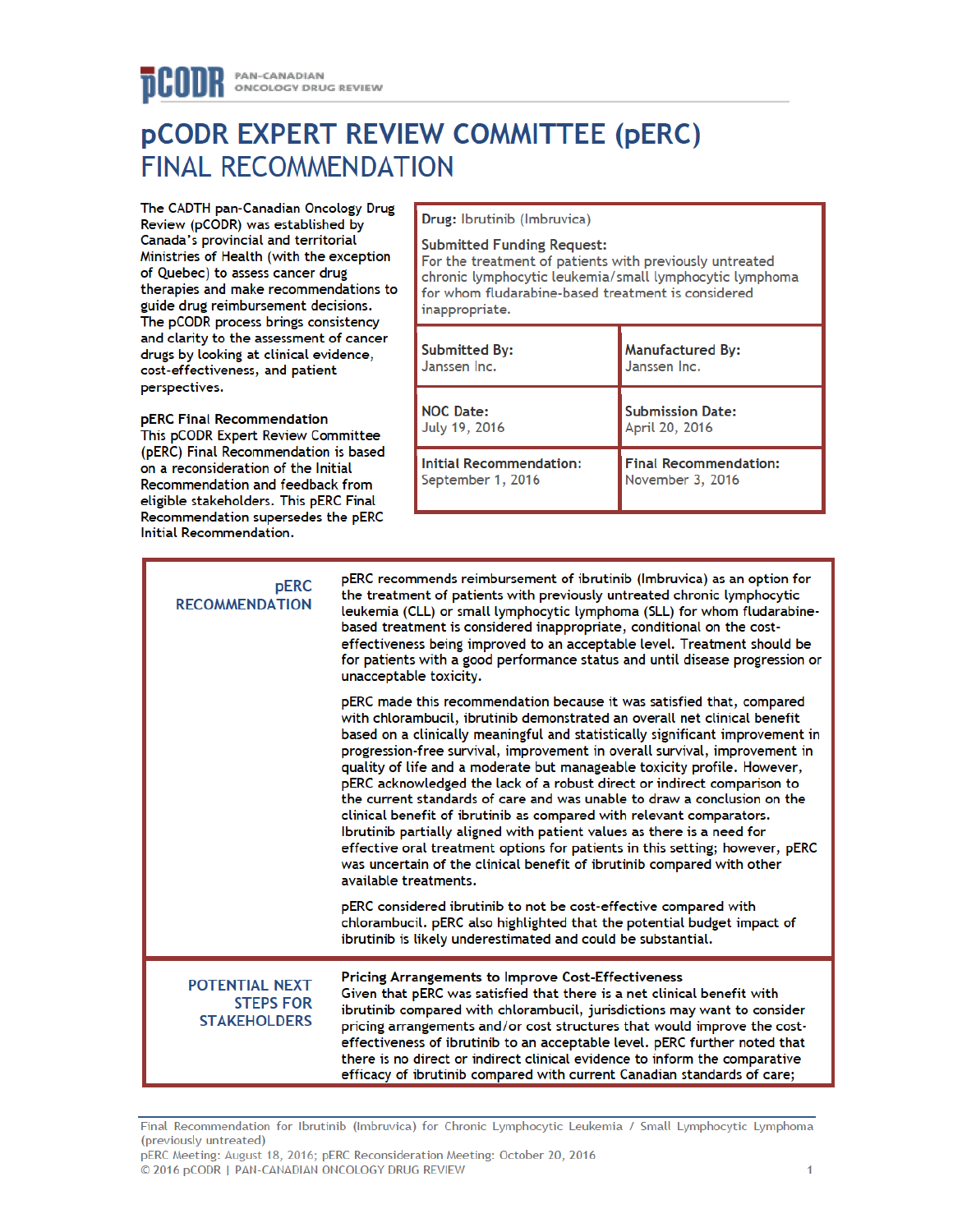therefore, the cost-effectiveness of ibrutinib compared with current treatment standards is unknown.

#### Collecting Prospective Evidence to Reduce Uncertainty in the Magnitude of Benefit and Cost-Effectiveness

Given the considerable uncertainty in the magnitude of clinical benefit of ibrutinib compared with current Canadian standard treatments in this setting, pERC concluded that the collection of prospective evidence to inform the comparative efficacy between these regimens would better inform the true cost-effectiveness of ibrutinib versus standard treatments (e.g., obinutuzumab plus chlorambucil). To offset the considerable uncertainty in the clinical effect estimates of ibrutinib in relation to the current Canadian standard of care, pERC concluded that a substantial price reduction would likely be required in order to improve the costeffectiveness of ibrutinib to an acceptable level.

**Factors Affecting Budget Impact and Adoption Feasibility** pERC noted the unknown duration of treatment with ibrutinib, as it

continues until confirmed disease progression or unacceptable toxicity, whichever comes first. In considering the high cost of ibrutinib, the large prevalent eligible population, and the unknown but potentially long duration of treatment, pERC concluded that a substantial reduction in the drug price would be required to improve affordability.

Generalizability of Results to Patients With del(17p) Mutation, Patients < 65 years and Who Have Comorbidities

pERC noted that the RESONATE-2 trial included patients older than 65 years and excluded patients with the chromosome 17p13.1 deletion [del(17p)]. pERC noted that patients for whom treatment with a fludarabine-based regimen is deemed to be inappropriate (e.g., due to comorbidities) generally receive similar systemic therapies, regardless of age. In this context, pERC was comfortable with concluding that treatment with ibrutinib should be extended to include patients who have comorbidities that preclude them from receiving a fludarabine-based regimen, regardless of age. pERC acknowledged that this is a small number of patients; however, jurisdictions will need to consider the budget impact of including these patients in the reimbursement population. pERC also considered nonrandomized evidence that demonstrates ibrutinib has similar efficacy and safety in the difficult-to-treat del(17p) population. pERC acknowledged that the activity of ibrutinib in the treatment- naive del(17p) population is in alignment with prior randomized evidence, in previously treated patients. Based on the mechanism of action of ibrutinib, phase 2 data in the untreated population that supports efficacy, and on the need for a treatment option in this population, pERC was comfortable with generalizing the results of the RESONATE-2 trial to treatment-naive patients with the del(17p) mutation status.

Optimal Sequencing of Ibrutinib and Other Therapies Unknown pERC concluded that the optimal sequencing of ibrutinib and other treatments (e.g., intravenous chemotherapy) for the treatment of previously untreated CLL/SLL is currently unknown. pERC reiterated that the comparison of ibrutinib to chlorambucil in the first-line setting is not reflective of current practice in Canada, and that there is no direct evidence to compare ibrutinib to current standard treatments in Canada. pERC also reiterated that there is currently no evidence to support the use of obinutuzumab plus chlorambucil following failure with ibrutinib in the first-line setting. Therefore, pERC acknowledged that jurisdictions will need to consider options to optimize access to treatment options for patients when making a funding decision. pERC was, therefore, unable to make an evidence-informed recommendation regarding sequencing.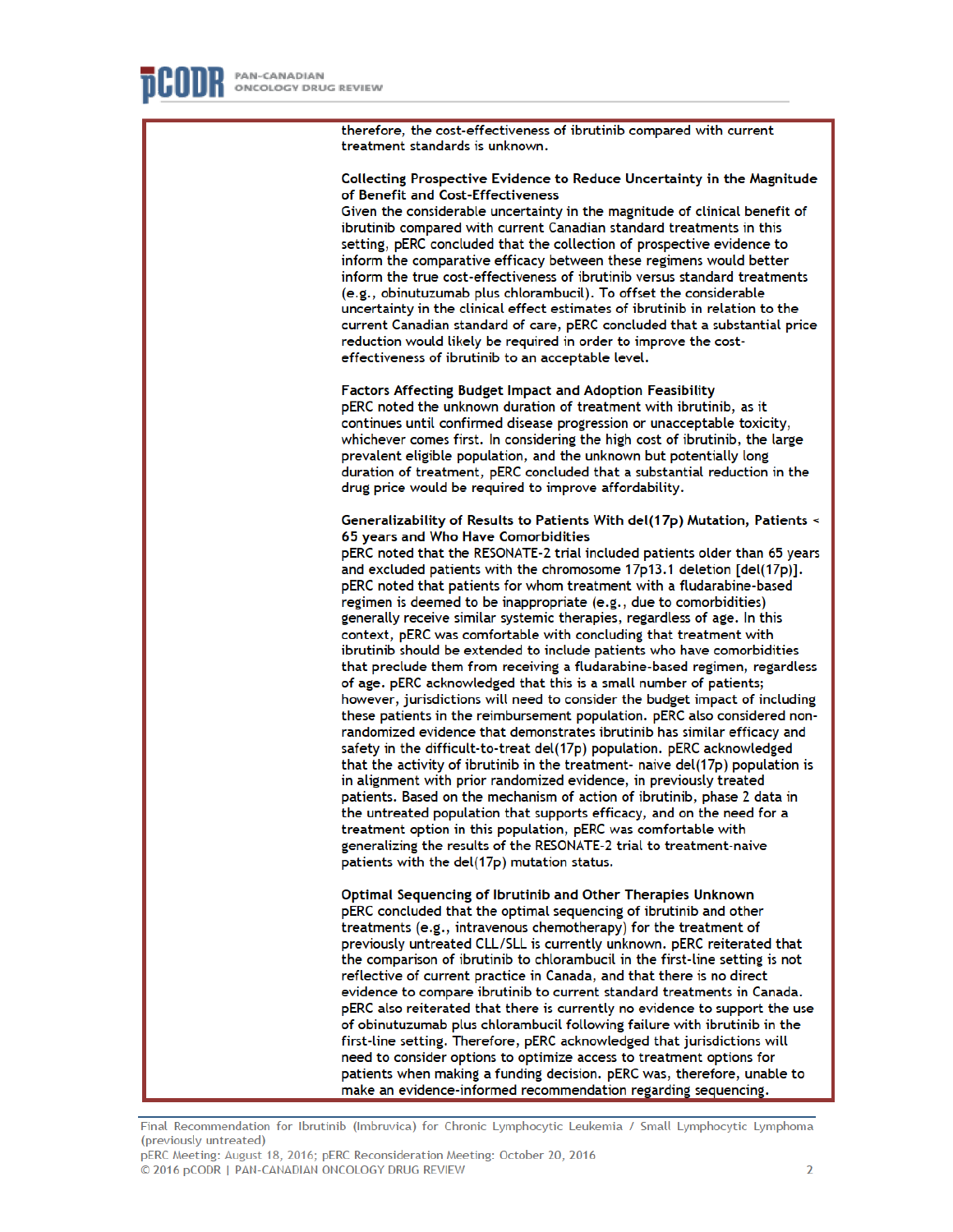

However, pERC recognized that provinces will need to address this issue upon implementation of ibrutinib funding and noted that collaboration among provinces to develop a common approach would be of value, as would the development and implementation of an evidence-based clinical practice guideline.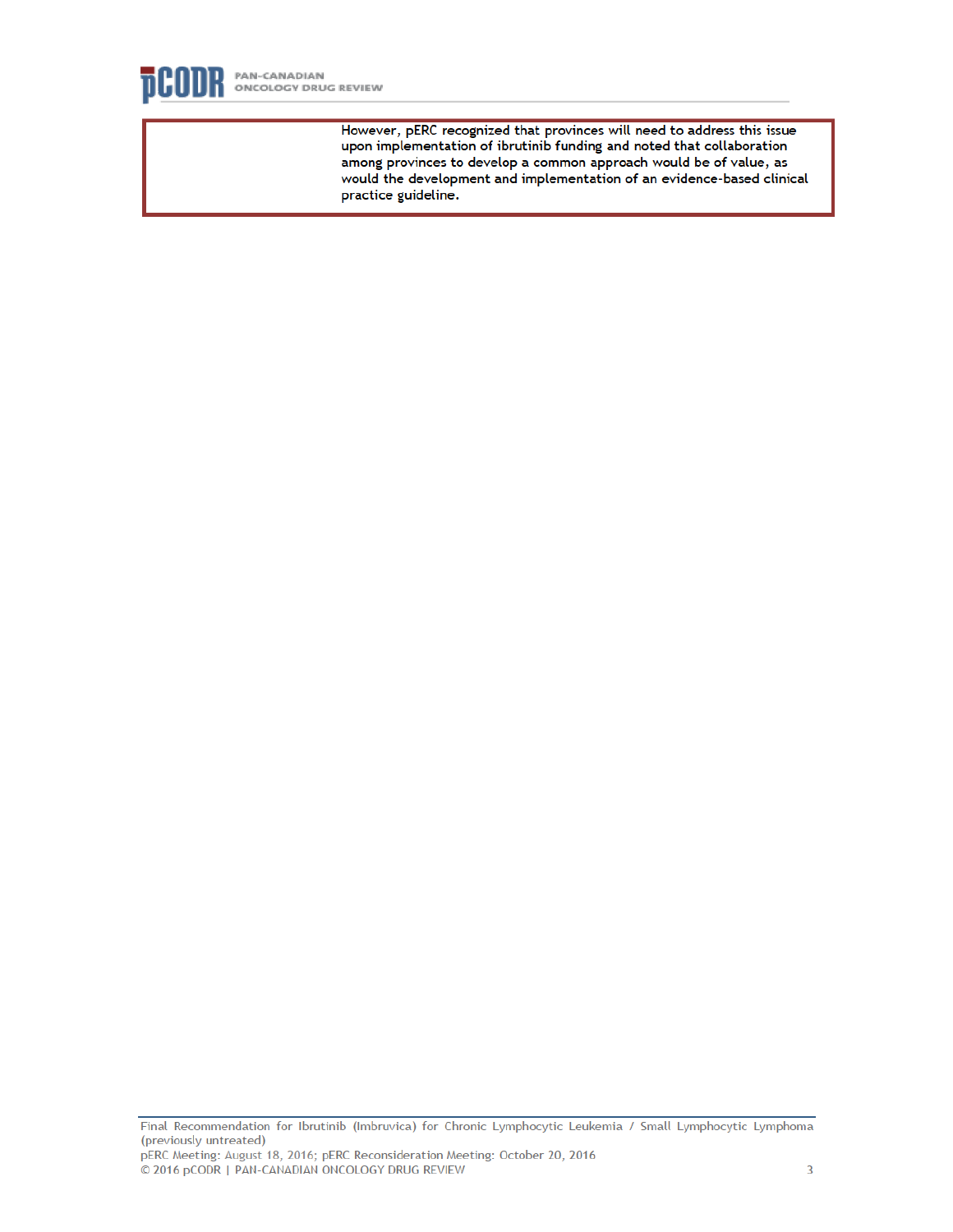## **SUMMARY OF PERC DELIBERATIONS**

CLL is a common leukemia with a long natural history. pERC noted that the management of SLL is identical to CLL, as the two are generally considered to be the same disease. New therapies have recently become available for the treatment of patients with CLL/SLL, for whom treatment with a fludarabinebased regimen is deemed to be inappropriate (e.g., most frequently, patients with advanced age [> 65 years] and who have comorbidities). The outlook for some subgroups of patients with CLL, particularly those who have high-risk disease (chromosome 17p13.1 deletion: del(17p)), is especially poor, as the presence of these mutations is associated with resistance to standard chemoimmunotherapy, and effective agents with activity in this biologically aggressive subgroup are needed. The current standard of treatment for patients with previously untreated CLL/SLL for whom fludarabine-based treatment is considered inappropriate is obinutuzumab plus chlorambucil, but there is a need for more effective treatment options in this patient group, especially for those with a 17p deletion. pERC,



therefore, agreed that there is an unmet need for more effective and tolerable treatment options for patients with previously untreated CLL/SLL.

The pCODR systematic review included one open-label, randomized controlled trial, RESONATE-2, which evaluated ibrutinib compared with chlorambucil in patients with treatment-naive CLL/SLL. pERC considered the RESONATE-2 study to demonstrate a statistically significant and clinically meaningful improvement in progression-free survival (PFS) and overall survival (OS) in favour of ibrutinib. pERC discussed the magnitude of PFS and OS benefit with ibrutinib and noted that, while the medians were not reached for the ibrutinib group, the benefit conferred from ibrutinib demonstrated a clinically meaningful improvement compared with chlorambucil. pERC, however, agreed that longer follow-up data are required, in order to reduce the uncertainty in the magnitude of clinical benefit. Quality of life was reported in the RESONATE-2 study, demonstrating a clinically meaningful improvement in both fatigue measures and global health scores in patients receiving ibrutinib compared with those receiving chlorambucil. pERC discussed the toxicity profile of ibrutinib and noted that grade 3 or 4 adverse events observed in the RESONATE-2 study were more common in the ibrutinib arm, as were serious adverse events (atrial fibrillation and major hemorrhage). Adverse events with ibrutinib were considered to be moderate, yet manageable. pERC considered the appropriateness of chlorambucil as a comparator in this setting and acknowledged that, at the time that the RESONATE-2 trial was designed, chlorambucil monotherapy was a treatment option used in Canada. Chlorambucil has, however, since been replaced by new more effective treatment regimens (e.g., obinutuzumab in combination with chlorambucil). pERC considered the comparative efficacy of ibrutinib against the current standard treatment options in the Canadian setting and noted the absence of robust direct or indirect clinical evidence to assist with making a conclusion. Therefore, pERC was unable to come to a conclusion on the comparative efficacy of ibrutinib compared with current standards of care in this setting. The Committee noted that a feasibility study had been presented by the manufacturer; however, differences in the dosage of chlorambucil, and variability in the study population between the RESONATE-2 trial and the pivotal efficacy trial for obinutuzumab plus chlorambucil (CLL11), led to the conclusion that an indirect comparison would not be appropriate. pERC debated using indirect evidence to help quantify the uncertainty regarding the comparative efficacy and safety between ibrutinib and relevant comparators. Various opinions were expressed during deliberations, but the maiority of pERC members agreed that there was sufficient reason to conclude that there is net clinical benefit with ibrutinib compared with chlorambucil. Given the considerable uncertainty in the magnitude of clinical benefit of ibrutinib compared with current Canadian standard treatments, pERC concluded that collection of prospective evidence to inform the comparative efficacy between ibrutinib and current standard treatment regimens would be important.

Upon reconsideration of the Initial Recommendation, pERC considered feedback from the Provincial Advisory Group (PAG), regarding the difficulty in implementing a recommendation that is based on a comparator that is no longer relevant in the Canadian setting. pERC acknowledged that this is a recurring challenge to jurisdictions as more than one new agent may be studied over the same time period by different companies against relevant comparators of the day. In such instances, pERC noted that it is not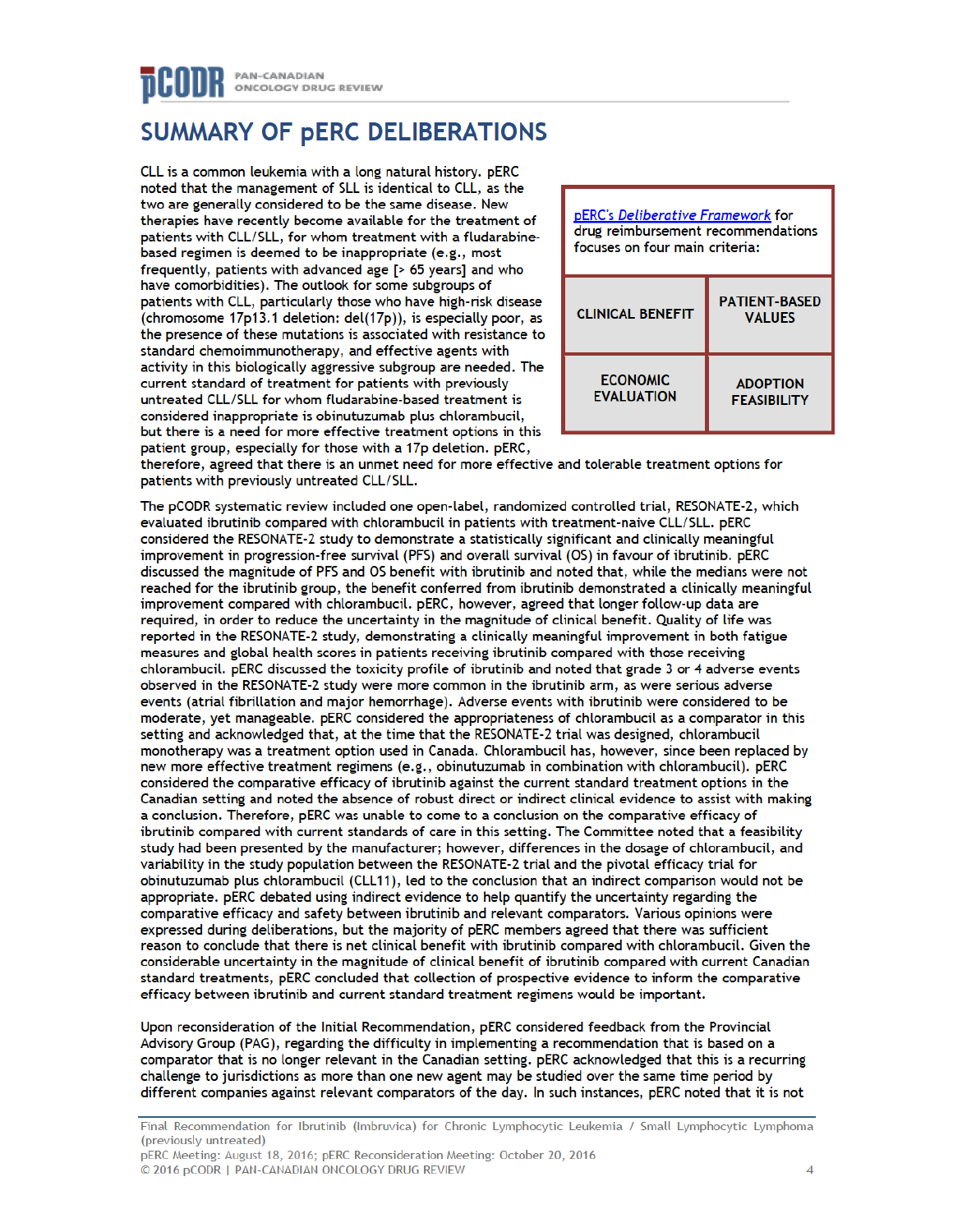

uncommon for one agent to replace the existing standard of care by presenting evidence ahead of others. pERC acknowledged the difficulty to jurisdictions in implementing reimbursement recommendation when the comparative efficacy of all agents within the same space are unknown, specifically in situations where standards of care are rapidly evolving. Furthermore pERC also considered the difficulty to manufacturers in designing trials to keep up with these rapidly changing standard treatments, bearing in mind that the new comparator may no longer be current by the time a rigorous randomized controlled trial is designed, conducted, and analyzed. pERC therefore weighed the challenge to jurisdictions and the feasibility of acquiring comparative evidence in such instances and agreed that new agents within the same clinical setting may be of utility to jurisdictions if they are evaluated using a common comparator. pERC agreed that while there is no evidence to draw a conclusion on the comparative efficacy of ibrutinib against the most relevant available treatment options, there is also a lack of evidence to come to a conclusion regarding the superiority or inferiority of current first-line standard treatment options compared with ibrutinib. For the time being, pERC agreed that the current review is based on evidence presented for ibrutinib compared with chlorambucil and must be considered on its own merits. pERC also agreed, given the absence of evidence to support the superiority or inferiority of one agent over another, both ibrutinib and other standard treatments (e.g., obinutuzumab plus chlorambucil) should be available as options to patients and choice of treatment should be at the discretion of the treating oncologist. pERC also agreed there are no data available for the Committee to comment on the optimal sequencing of all agents in this clinical setting and that there is a lack of evidence to support or refute the use of obinutuzumab plus chlorambucil following failure of ibrutinib in the first-line setting.

pERC noted that patients younger than 65 years and those with the del(17p) mutation were excluded from the RESONATE-2 trial. Upon consideration of information provided by the Clinical Guidance Panel, however, the Committee was comfortable with generalizing the trial results into these two populations. pERC noted that traditionally, patients for whom treatment with a fludarabine-based regimen is deemed inappropriate (e.g., due to comorbidities) will be treated in the same manner whether they are younger or older than 65 years of age. In this context, pERC was comfortable concluding that ibrutinib treatment should be extended to include patients who have comorbidities that preclude them from receiving a fludarabine-based regimen, regardless of age. pERC acknowledged that this is a small number of patients. pERC also considered evidence presented from a phase 2, non-randomized trial of ibrutinib in treatmentnaive patients in which 92% of patients harboured the del(17p) mutation. pERC agreed that the efficacy and safety of ibrutinib in this population was in alignment with its activity in the RESONATE-2 trial. Additionally, pERC acknowledged that the activity of ibrutinib in the treatment-naive del(17p) population is in alignment with prior randomized evidence, in previously treated patients. Therefore, based on the mechanism of action of ibrutinib, phase 2 data in the untreated population that supports efficacy and on the need for a treatment option in this difficult-to-treat population, and the opinion of the Clinical Guidance Panel that a phase 3 trial of patients with the del(17p) mutation is unlikely, pERC was comfortable with generalizing the results of the RESONATE-2 trial to treatment-naive patients with a del(17p) mutation.

pERC deliberated upon input from two patient advocacy groups. pERC commended the patient groups for providing very robust data and was impressed with the depth of information on patient experiences. pERC noted that patients valued having access to effective treatment options that provide disease control, and relieve cancer-related symptoms. Patients who had direct experience with ibrutinib reported a rapid and dramatic improvement in quality of life and the ability to return to normal life. pERC noted this improvement in quality of life to be an important outcome as patients diagnosed with CLL/SLL are generally older and more frail and advancing disease has a considerable impact on their quality of life. Based on the results of the RESONATE-2 trial, ibrutinib provides an oral treatment option with demonstrated PFS, OS, and quality-of-life benefit and a manageable toxicity profile compared with chlorambucil. pERC recognized that these outcomes were important to patients, but in light of the shift in standard treatment practice and the absence of comparative data against the appropriate Canadian standard, the Committee was unable to conclusively agree on alignment with patient values. Various opinions were expressed during deliberations as the Committee debated the alignment of ibrutinib with patient values. Some members argued that the demonstrated efficacy compared with chlorambucil, and the availability of an oral treatment option with a manageable toxicity profile, were sufficient reasons to conclude that ibrutinib aligned with patient values. Others were concerned that treatment should be made available to patients once it has demonstrated its efficacy and safety compared with accepted treatment standards. Overall, each of the above factors was valued differently by pERC members and, following voting, the majority of pERC members agreed that ibrutinib partially aligned with patient values.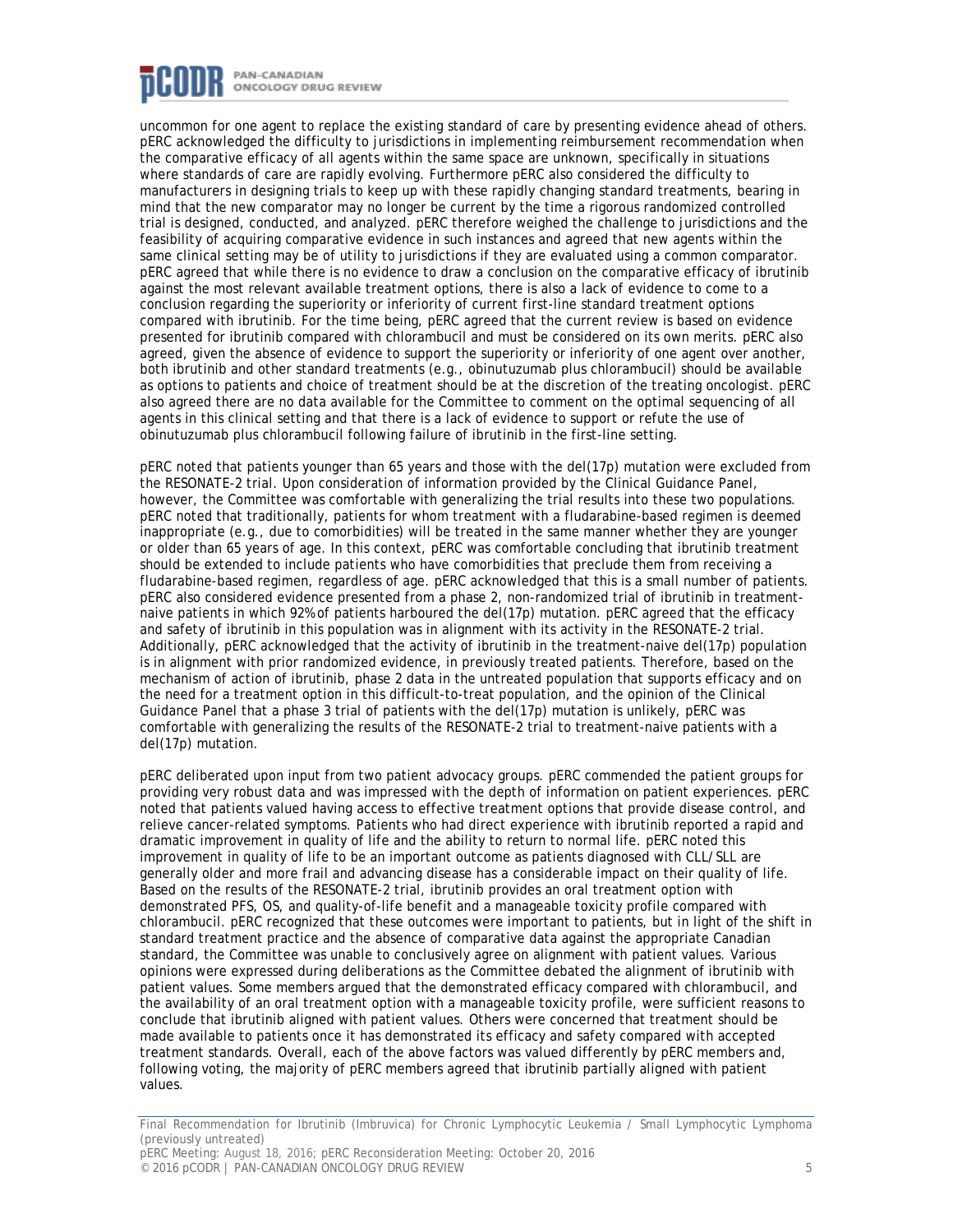

pERC deliberated upon the cost-effectiveness of ibrutinib compared with chlorambucil. pERC noted several limitations in the submitted analysis and accepted the pCODR Economic Guidance Panel's (EGP) range of reanalysis estimates. Given the short duration of the trial follow-up period, there were limited OS data available for long-term extrapolation. pERC agreed with the EGP's method of exploring the uncertainty in the long-term OS benefit with ibrutinib, which subsequently had the largest impact on the incremental cost-effectiveness ratio (ICER). pERC also noted that the price of ibrutinib is high and that treatment would be continued until disease progression or unacceptable toxicity, which would further contribute to total cost. Overall, pERC accepted the EGP's range of reanalysis estimates and concluded that ibrutinib could not be considered cost-effective. Given the absence of follow-up trial data to determine the long-term OS benefit with ibrutinib and the potentially long duration of treatment with ibrutinib, pERC agreed that the price of ibrutinib would need to be reduced substantially in order for it to be considered cost-effective. pERC further discussed chlorambucil monotherapy as the comparator arm in the cost-effectiveness analysis and noted that it does not reflect Canadian clinical practice. While acknowledging that ibrutinib provides a clinically and statistically significant benefit to patients in comparison to chlorambucil, in the absence of direct or indirect clinical evidence, pERC was unable to determine the cost-effectiveness of ibrutinib as compared with relevant comparators in the Canadian setting. pERC therefore agreed that the collection of prospective evidence to inform the comparative efficacy between ibrutinib and the current Canadian standard option (e.g., obinutuzumab plus chlorambucil) would provide a better estimate of the cost-effectiveness of ibrutinib in Canadian patients.

Upon reconsideration of the Initial Recommendation, pERC considered feedback from PAG regarding challenges faced by jurisdictions in determining cost-effectiveness of treatment options where there is a lack of evidence on comparative efficacy. pERC agreed that this presents a significant challenge to jurisdictions. Therefore, to offset the considerable uncertainty in the clinical effect estimates, pERC concluded that a substantial price reduction would be required, as well as prospective data collection should be conducted to understand the comparative efficacy of currently available first-line agents. pERC also considered feedback from the submitter regarding model inputs modified by the EGP in its reanalysis estimates. pERC noted clarifications provided by the EGP and agreed that three-year follow-up data from a phase 1b/2 trial comprising 31 patients is not sufficient for modelling survival estimates over a 10-year time horizon. pERC also agreed with the EGP that it is unlikely that all benefit from ibrutinib would cease at the end of the trial follow-up period. In the absence of robust alternative data sources, the short duration of the trial follow-up period, and the lack of rationale to support modelling of post-progression benefit in the ibrutinib arm, pERC agreed that assuming that the risk of dying was the same between treatments at the end of the trial follow-up period (by setting the hazard ratio [HR] to 1 after the trial follow-up period) was the best available approach to control for these uncertainties.

pERC also re-considered the EGP's assumption that 50% of patients would go on to receive idelalisib-based therapies in subsequent treatment. In this instance, pERC agreed with the submitter that 50% of patients may not move on to receive idelalisib-based regimens in subsequent therapies. In acknowledging this, the Committee noted that the mix of subsequent therapies used in the submitted model likely underrepresents the potential use of expensive antibody-based therapies that patients could receive in subsequent treatments. Therefore, the Committee considered that the impact on the ICER of assuming that 50% of patients would receive idelalisib-based treatment in subsequent therapies likely reflects the cost associated with other expensive therapies that patients would receive in subsequent lines.

pERC considered the feasibility of implementing a reimbursement recommendation for ibrutinib and noted several factors. Based on the available evidence and clinical opinion, pERC was comfortable with generalizing the results of the RESONATE-2 trial to patients who are younger than 65 years but who are unable to receive fludarabine-based regimens due to comorbidities. pERC noted that patients are typically treated in a similar manner, regardless of age, provided they have underlying comorbidities that preclude them from receiving fludarabine-based treatment regimens. Likewise, pERC also generalized the trial results to patients with the del(17p) mutation status. pERC noted that patients who have del(17p) karyotypes have an especially poor prognosis and are in need of effective treatment options. A prior indication reviewed by pERC has also demonstrated that ibrutinib's mechanism of action is active in this mutation status. Overall, pERC was confident in generalizing the results of RESONATE-2 to this patient population. pERC noted that del(17p) testing is not widely available in all jurisdictions; however, pERC does not expect the availability of testing to be an issue for jurisdictions, as ibrutinib demonstrates efficacy in all subgroups, regardless of del(17p) mutation status. Therefore, testing will not be required in front-line treatment. Upon reconsideration of the Initial Recommendation, pERC considered feedback from the PAG regarding scenarios in which patients may require del(17p) testing upfront. Given that the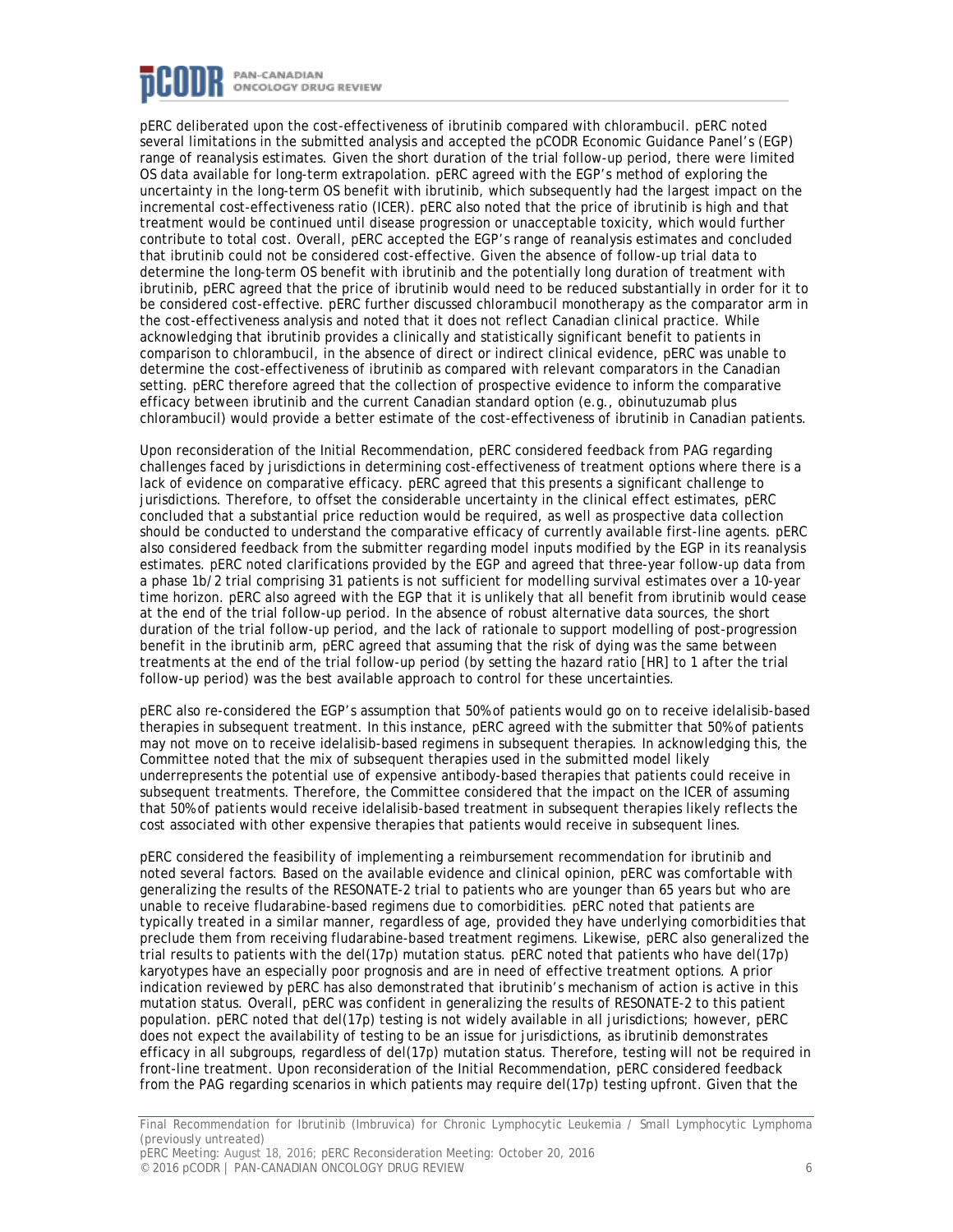

pERC reimbursement recommendation is to provide ibrutinib as an option in front-line treatment of patients with previously untreated, irrespective of del(17p) mutation status, the committee felt that upfront testing may not be required to determine eligibility for ibrutinib. The committee agreed, as indicated by PAG, that testing may be required at subsequent relapses to determine if a mutation has occurred and that testing may also be helpful toward any potential collection of prospective evidence.

pERC considered factors affecting the budget impact and noted that the front-line CLL/SLL population is large. In addition, given the high cost of the drug, treatment until disease progression or unacceptable toxicity and an unknown duration of treatment are a concern. pERC also noted that several parameters were underestimated in the submitted budget impact analysis, including number of patients with CLL, the market share that ibrutinib is expected to occupy, the number of eligible patients, the expected adherence of patients to treatment, and the duration of treatment. pERC agreed these factors are likely to affect the true budget impact of ibrutinib and agreed that provinces will need to consider pricing arrangements and/or cost structures to improve the affordability of ibrutinib during implementation.

Given the absence of evidence to inform optimal treatment sequencing, pERC recognized that provinces would need to address this issue upon implementation of ibrutinib reimbursement and noted that collaboration among provinces to develop an evidence-based guideline would be of value.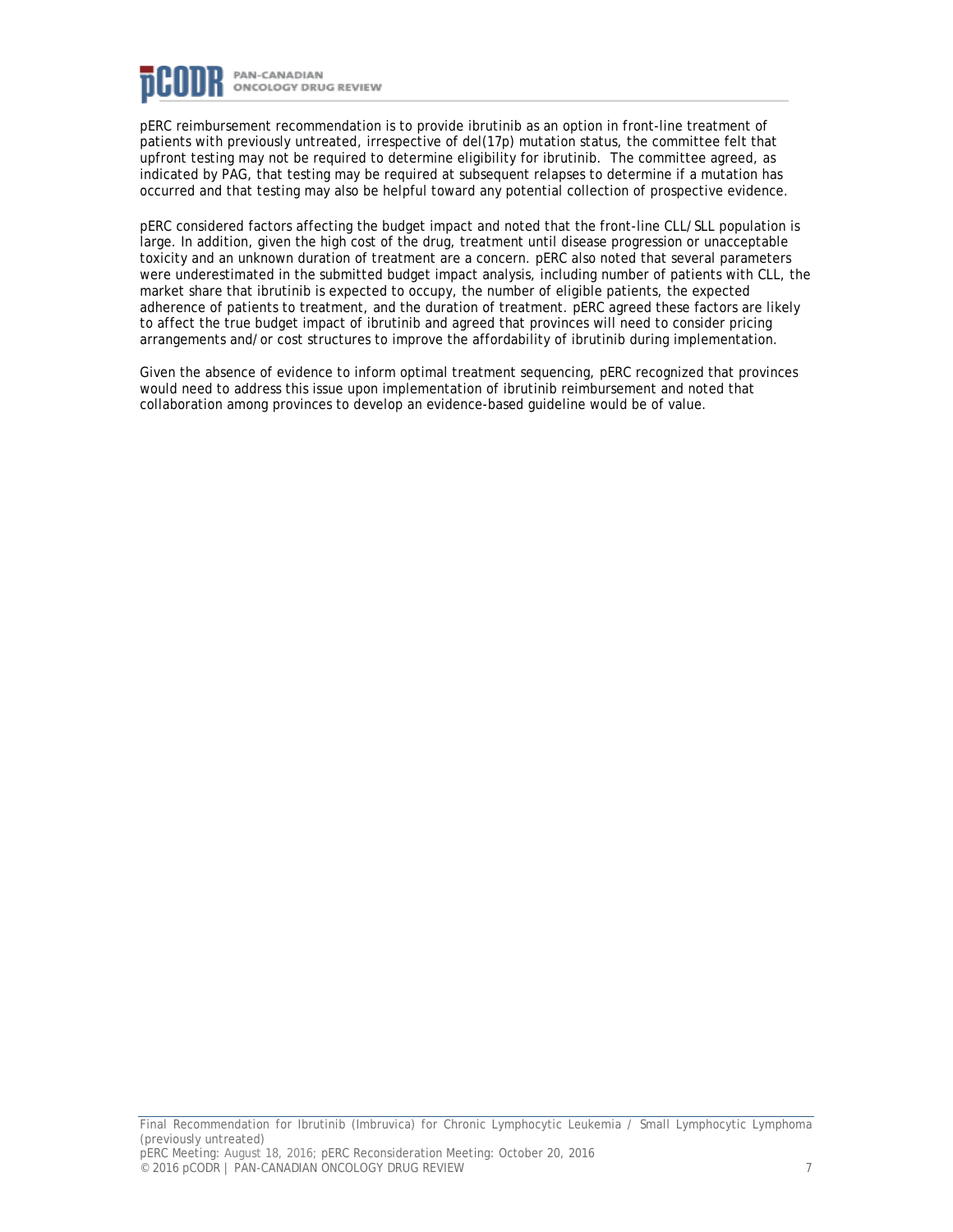## **EVIDENCE IN BRIEF**

The CADTH pan-Canadian Oncology Drug Review (pCODR) Expert Review Committee (pERC) deliberated upon:

- A pCODR systematic review
- Other literature in the Clinical Guidance Report that provided clinical context
- An evaluation of the manufacturer's economic model and budget impact analysis
- Guidance from pCODR clinical and economic review panels
- Input from two patient advocacy groups (Lymphoma Canada and the CLL Patient Advocacy Group)
- Input from registered clinicians
- Input from pCODR's Provincial Advisory Group (PAG).

Feedback on the pERC Initial Recommendation was also provided by:

- Two patient advocacy groups: Lymphoma Canada and the CLL Patient Advocacy Group
- The PAG
- The submitter, Janssen Inc.

The pERC Initial Recommendation was to recommend reimbursement of ibrutinib (Imbruvica) for the treatment of patients with previously untreated chronic lymphocytic leukemia (CLL) or small lymphocytic lymphoma (SLL) for whom fludarabine-based treatment is considered inappropriate, conditional on the cost-effectiveness being improved to an acceptable level. Feedback on the pERC Initial Recommendation indicated that the patient advocacy groups agreed; the manufacturer agreed in part; and the PAG disagreed with the Initial Recommendation.

## OVERALL CLINICAL BENEFIT

#### **pCODR review scope**

The purpose of this review is to evaluate the safety and efficacy of ibrutinib (Imbruvica) as compared with an appropriate comparator in patients with untreated CLL or SLL for whom fludarabine-based treatment is considered inappropriate.

### **Studies included: Comparator of chlorambucil no longer the standard of care**

The pCODR systematic review included one open-label, randomized controlled trial (RCT), RESONATE-2, that compared ibrutinib ( $n = 136$ ) with chlorambucil ( $n = 133$ ) in patients with CLL/SLL who are treatment naive and for whom treatment with a fludarabine-based regimen would be deemed inappropriate. Key inclusion criteria included adult patients (≥ 65 years) and an Eastern Cooperative Oncology Group (ECOG) Performance Status (PS) of 0 to 2. Key exclusion criteria included any known involvement of the central nervous system by lymphoma or leukemia, history of Richter's transformation or prolymphocytic leukemia, or having the del(17p) mutation in more than 20% of cells examined.

Patients received ibrutinib at a dose of 420 mg orally once daily. Chlorambucil was given at a dose of 0.5 mg/kg orally on days 1 and 15 of each 28-day cycle, for a maximum of 12 cycles. Both ibrutinib and chlorambucil were given until disease progression or unacceptable toxic effects. Patients in the chlorambucil group could cross over to receive ibrutinib in this study. As of the May 28, 2015 cut-off date, 15 months had elapsed after the last patient was randomized. For this reason, and in alignment with the trial protocol, the RESONATE-2 study was deemed complete and was closed. As of study closure, 25% of patients from the chlorambucil group had crossed over to the ibrutinib group. After the study closure, the remaining study participants were transferred to a non-randomized observational study, PCYC-1116, for further follow-up and ibrutinib treatment. pERC noted that chlorambucil is no longer a standard treatment option in this setting.

#### **Patient populations: Generalizability into patients younger than 65 years, with comorbidities**

Baseline patient characteristics appeared to be balanced between the two treatment groups in the RESONATE-2 trial. The median age of patients was 73 and 72 in the ibrutinib and chlorambucil groups, respectively, with the majority of patients (96% and 93%, respectively) being older than 70 years. The

Final Recommendation for Ibrutinib (Imbruvica) for Chronic Lymphocytic Leukemia / Small Lymphocytic Lymphoma (previously untreated)

pERC Meeting: August 18, 2016; pERC Reconsideration Meeting: October 20, 2016 © 2016 pCODR | PAN-CANADIAN ONCOLOGY DRUG REVIEW 8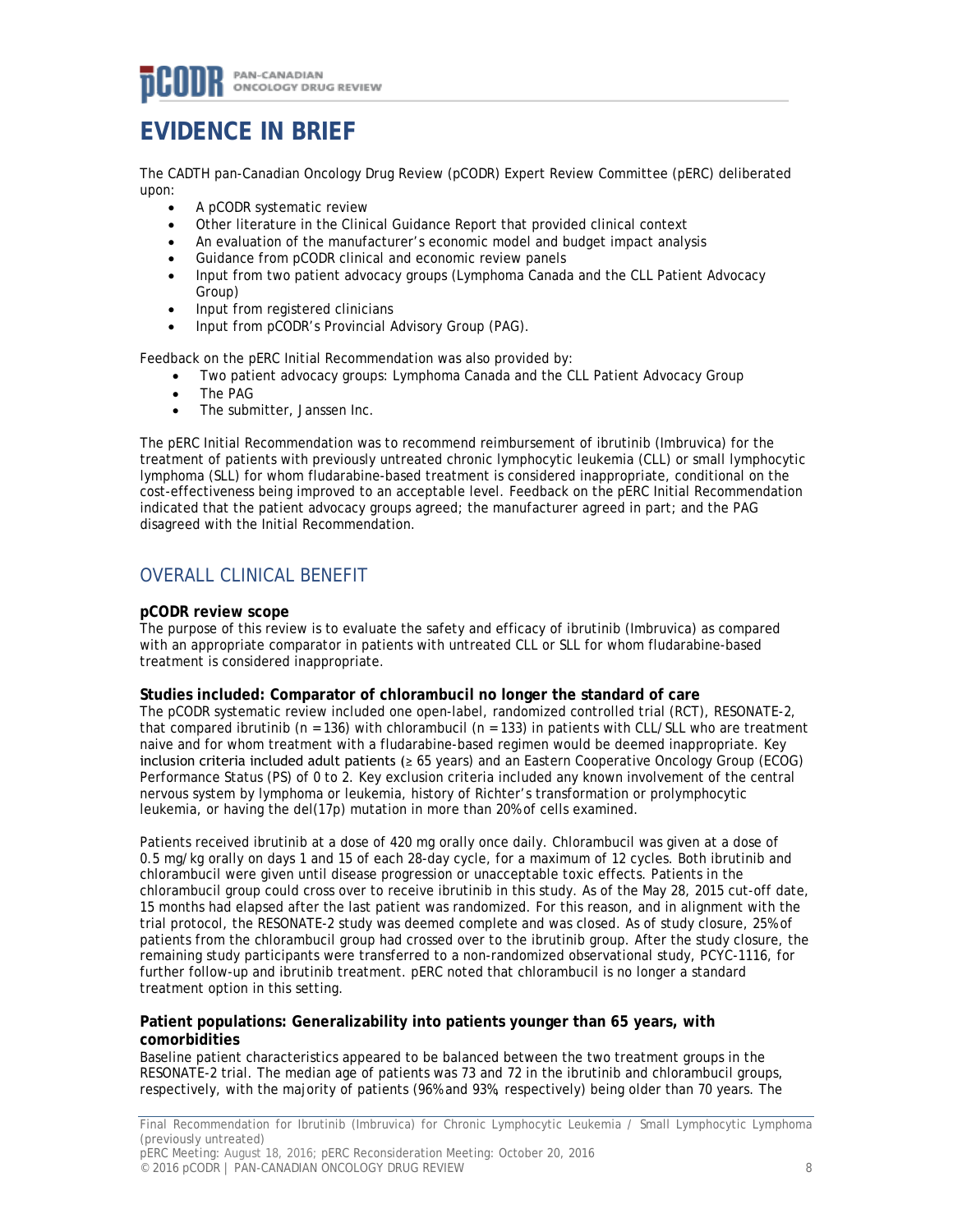

majority of patients were also male (65% and 61%), had stage II or IV CLL (44% and 47%), and had an ECOG PS of 0 (44% and 41%) or 1 (48% and 50%) in the ibrutinib and chlorambucil groups, respectively. Eleven patients in the ibrutinib group (8%) and 12 patients in the chlorambucil group (9%) had an ECOG PS of 2. A small proportion of patients had SLL (10% and 5%). At the time of analysis, 87% and 40% of patients were still on treatment in the ibrutinib or chlorambucil groups, respectively.

pERC noted that, regardless of age, patients for whom treatment with a fludarabine-based regimen is deemed to be inappropriate (e.g., due to comorbidities) receive similar systemic therapies. pERC also noted registered clinician input that highlighted the importance of ibrutinib in patients whose age or existing comorbidities may preclude them from treatment with standard options. Despite the exclusion of patients younger than 65 from the RESONATE-2 trial, in this context, pERC was comfortable with concluding that treatment should be extended to include patients who have comorbidities precluding them from receiving a fludarabine-based regimen, regardless of age. pERC acknowledged that this is a small number of patients.

#### **Key efficacy results: Improved progression-free survival, overall survival**

The key efficacy outcomes deliberated on by pERC were progression-free survival (PFS), the primary outcome of the RESONATE-2 trial, and overall survival (OS). Ibrutinib demonstrated a statistically significant improvement in PFS compared with chlorambucil (hazard ratio [HR], 0.16; 95% confidence interval [CI], 0.09 to 0.28; *P* < 0.001). The median PFS was not reached for patients in the ibrutinib group compared with 18.9 months for those in the chlorambucil group. pERC noted that the absolute magnitude of benefit in the HR for median PFS was impressive and meaningful in this patient population. OS was a secondary end point in the RESONATE-2 study. The OS rate at 24 months was 98% and 85% for the ibrutinib and chlorambucil groups, respectively, with a relative risk of death that was 84% lower than with chlorambucil (HR, 0.16; 95% CI, 0.05 to 0.056; *P* = 0.001). pERC considered that the RESONATE-2 study demonstrated a statistically significant and clinically meaningful improvement in PFS and OS in favour of ibrutinib. pERC discussed the magnitude of PFS and OS benefit with ibrutinib and noted that, while the medians were not reached for the ibrutinib group, the benefit conferred through ibrutinib demonstrated a clinically meaningful improvement compared with chlorambucil.

pERC noted that the study had a short follow-up period and agreed that longer follow-up data are required to reduce the uncertainty in the magnitude of clinical benefit. At the study closure, when the remaining study participants were transferred to the non-randomized observational study PCYC-1116, an interim analysis was conducted for OS (28.1-month analysis). The HR for OS in the collective data set was 0.44 (95% CI, 0.21 to 0.92). At this time, 41% of patients had crossed over into the ibrutinib group. The OS rate for the ibrutinib and chlorambucil treatment groups were 94.7% and 84.3%, respectively.

#### **Patient-reported outcomes: Clinically meaningful improvement in quality of life**

Patient-reported outcomes were collected in the RESONATE-2 study as a secondary end point for the Functional Assessment of Chronic Illness Therapy–Fatigue (FACIT-F) instrument and as exploratory secondary end points for the European Organisation for Research and Treatment of Cancer (EORTC) Quality of Life Questionnaire (QLQ)-C30 and EuroQol 5-Dimensions 5-Levels (EQ-5D-5L). Higher rates of minimally important improvement from baseline were observed with ibrutinib versus chlorambucil in FACIT-F (62% versus 53%;  $P = 0.164$ ). Higher rates of minimally important improvement from baseline were also observed with ibrutinib versus chlorambucil in EORTC QLQ-C30 global health status score (60% versus  $48\%$ ;  $P = 0.045$ ). Results were not reported for the EQ-5D-5L instrument.

Questionnaire completion rates were high in the ibrutinib group for all time points (at least 85%) for all three instruments, while there was variability in the chlorambucil group, dropping down to below 50% by cycle 12. Overall, pERC agreed that ibrutinib demonstrated a clinically meaningful improvement in quality of life.

#### **Safety: Moderate but manageable toxicities with ibrutinib**

pERC discussed the toxicity profile of ibrutinib and noted that fatal treatment-emergent adverse events were reported in three and four patients in the ibrutinib and chlorambucil groups, respectively. Grade 3 or worse drug-related adverse events were more frequent among patients in the ibrutinib group than in those in the chlorambucil group (84.4% versus 76.5%, respectively). Adverse events of interest including atrial fibrillation (eight and zero patients) and major hemorrhage (six and two patients) were observed more frequently in the ibrutinib compared with chlorambucil groups, respectively. Treatment-emergent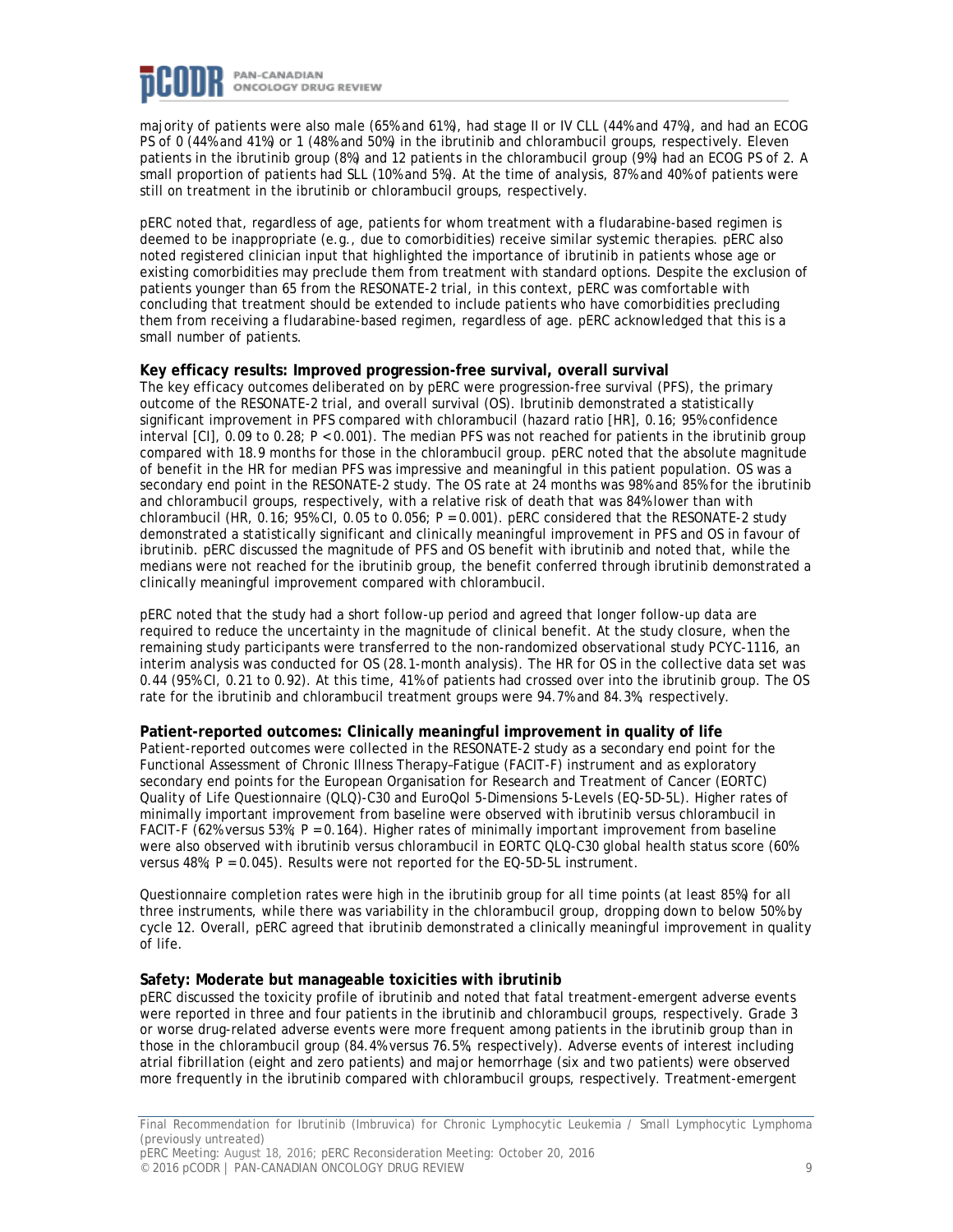

adverse events leading to discontinuation were less frequent among patients in the ibrutinib group compared with those in the chlorambucil group (9% versus 23%). pERC discussed the toxicity profile of ibrutinib and noted that grade 3 or 4 adverse events observed in the RESONATE-2 study were more common in the ibrutinib arm, as were adverse events of interest (atrial fibrillation and major hemorrhage). Overall, pERC concluded that the adverse events with ibrutinib were considered to be moderate, yet manageable.

#### **Comparator information: Absence of robust direct or indirect evidence**

pERC noted that chlorambucil is no longer a widely used treatment option in the Canadian setting and considered the comparative efficacy of ibrutinib against the current standard treatment options (e.g., obinutuzumab plus chlorambucil). Given the absence of robust direct or indirect clinical evidence, pERC was unable to come to a conclusion on the comparative efficacy of ibrutinib compared with current standards of care. The Committee noted that a feasibility study had been presented by the manufacturer that demonstrated the inappropriateness of conducting an indirect comparison between the RESONATE-2 trial and the pivotal trial for obinutuzumab plus chlorambucil (CLL11). pERC debated the value of indirect evidence, despite the limitations, to help quantify the uncertainty in the comparative efficacy and safety between ibrutinib and relevant comparators. Various opinions were expressed during deliberations. Ultimately, the majority of pERC members considered that there was sufficient reason to recommend the reimbursement of ibrutinib in this setting and conclude that there is net clinical benefit with ibrutinib compared with chlorambucil. Given the considerable uncertainty in the clinical benefit of ibrutinib compared with current Canadian standard treatments, pERC concluded that the collection of prospective evidence to inform the comparative efficacy between ibrutinib and current standard treatment regimens would be important.

Upon reconsideration of the Initial Recommendation, pERC considered feedback from the Provincial Advisory Group (PAG), regarding the difficulty in implementing a recommendation that is based on a comparator that is no longer relevant in the Canadian setting. pERC acknowledged that this is a recurring challenge to jurisdictions as more than one new agent may be studied over the same time period by different companies against relevant comparators of the day. In such instances, pERC noted that it is not uncommon for one agent to replace the existing standard of care by presenting evidence ahead of others. pERC acknowledged the difficulty to jurisdictions in implementing reimbursement recommendation when the comparative efficacy of all agents within the same space are unknown, specifically in situations where standards of care are rapidly evolving. Furthermore pERC also considered the difficulty to manufacturers in designing trials to keep up with these rapidly changing standard treatments, bearing in mind that the new comparator may no longer be current by the time a rigorous randomized controlled trial is designed, conducted, and analyzed. pERC therefore weighed the challenge to jurisdictions and the feasibility of acquiring comparative evidence in such instances and agreed that new agents within the same clinical setting may be of utility to jurisdictions if they are evaluated using a common comparator. pERC agreed that while there is no evidence to draw a conclusion on the comparative efficacy of ibrutinib against the most relevant available treatment options, there is also a lack of evidence to come to a conclusion regarding the superiority or inferiority of current first-line standard treatment options compared with ibrutinib. For the time being, pERC agreed that the current review is based on evidence presented for ibrutinib compared with chlorambucil and must be considered on its own merits. pERC also agreed, given the absence of evidence to support the superiority or inferiority of one agent over another, both ibrutinib and other standard treatments (e.g., obinutuzumab plus chlorambucil) should be available as options to patients and choice of treatment should be at the discretion of the treating oncologist. pERC also agreed there are no data available for the Committee to comment on the optimal sequencing of all agents in this clinical setting and that there is a lack of evidence to support or refute the use of obinutuzumab plus chlorambucil following failure of ibrutinib in the first-line setting.

Upon reconsideration of the Initial Recommendation, pERC considered additional comments provided by the pCODR Clinical Guidance Panel (CGP) on the comparative efficacy between ibrutinib and obinutuzumab plus chlorambucil. pERC noted the CGP's caution in using such evidence, given the limitations associated with making naive comparisons of trials. pERC reiterated that a feasibility study had been presented by the manufacturer that demonstrated the inappropriateness of conducting an indirect comparison between the RESONATE-2 trial and the pivotal trial for obinutuzumab plus chlorambucil (CLL11). Therefore, pERC agreed that there is currently a lack of evidence to support the efficacy of one regimen over another.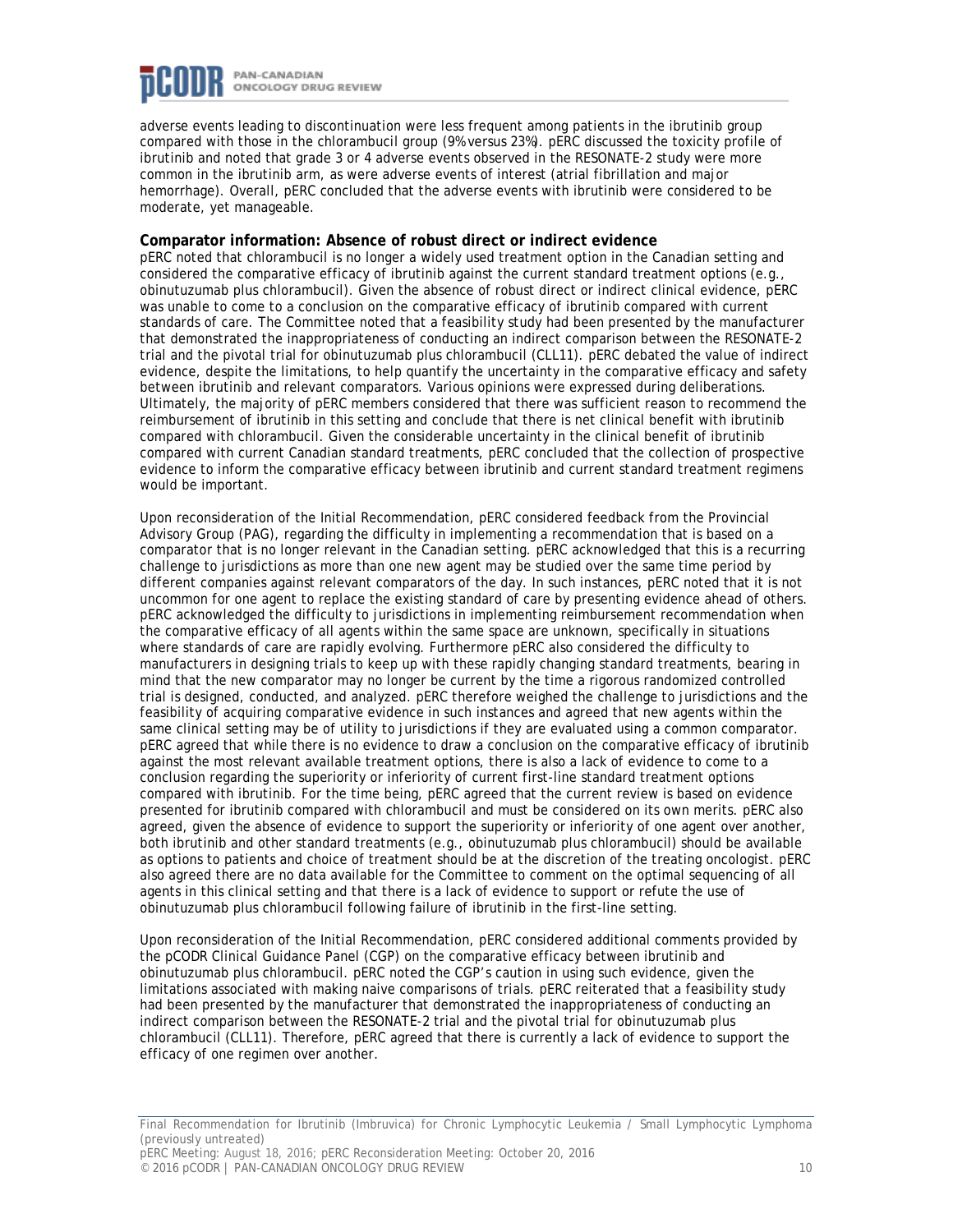

### **Contextual Information: Generalizability into del(17p) mutation–positive population**

The pCODR review also provided contextual information on the results of two phase 2 studies, Faroouki et al. 2015 and O'Brien et al. 2014 (including a three-year follow-up analysis by Byrd et al. 2015), which addressed the efficacy and safety of ibrutinib in previously untreated patients with CLL and the del(17p) mutation. The Faroouki study was a phase 2, single-arm trial of ibrutinib monotherapy that recruited 51 previously treated and untreated patients. Although results were not reported based on del(17p) status, 92% (47/51) of patients harboured the mutation and 70% (35/51) were previously untreated. Objective response was measured in 97% of patients (95% CI, 86 to 100). The estimated OS was 84% (95% CI, 72 to 100) at 24 months and the estimated cumulative incidence of progression was 9% (1 to 27) in patients. Grade 3 or worse treatment-related adverse events were neutropenia in 12 patients (24%) (grade 4 in one patient), anemia in seven patients (14%), and thrombocytopenia in five patients (10%) (grade 4 in one patient). Grade 3 pneumonia occurred in three patients (6%), and grade 3 rash in one patient (2%). The O'Brien et al. 2014 study was a smaller study in which only 6% (n = 2/31) had the 17p13.1 deletion. While the results of the study are difficult to interpret in the previously untreated population with the 17p13.1 deletion, the overall results aligned with the results of the Faroouki et al. study.

pERC considered evidence presented from these non-randomized trials of ibrutinib in treatment-naive patients with the del(17p) mutation and agreed that the efficacy and safety of ibrutinib in this population was in alignment with its activity in the RESONATE-2 trial. Additionally, pERC acknowledged that the activity of ibrutinib in the treatment-naive del(17p) population is in alignment with prior randomized evidence, in previously treated patients. Therefore, based on the mechanism of action of ibrutinib, phase 2 data in the untreated population supporting efficacy and the need for a treatment option in this difficult-to-treat population, and the opinion of the CGP that a phase 3 trial of patients with the del(17p) mutation is unlikely, pERC was comfortable with generalizing the results of the RESONATE-2 trial to treatment-naive patients with the del(17p) mutation status. Input from registered clinicians also indicated that ibrutinib would be the drug of choice for the first-line treatment of patients with the del(17p) mutation.

#### **Need and burden of illness: Greater need in the del(17p) mutation–positive population**

CLL represents the most common leukemia in Western countries and has a long natural history. pERC noted that the management of SLL is identical to that of CLL, as they are generally considered to be the same disease. In Canada in 2010, the latest year for which statistics are available, 2,195 patients were diagnosed with CLL and 600 died of it. While many patients remain in observation for several years before starting treatment, OS from the time that patients start chemotherapy is only four years, with most patients receiving chemotherapy in one form or another for most of this time. Patients with CLL die either as a result of bone marrow failure (typically from infection or bleeding) or of CLL transformation to an aggressive non-Hodgkin lymphoma, a process known as Richter's transformation.

New therapies have recently become available for the treatment of patients with CLL/SLL, for whom treatment with a fludarabine-based regimen is deemed to be inappropriate (e.g., most frequently, patients with advanced age [> 65 years] and who have comorbidities). The current standard of treatment in these patients is obinutuzumab plus chlorambucil. The outlook of some subgroups of patients with CLL, particularly those who have high-risk disease (chromosome 17p13.1 deletion: del(17p)) is especially poor, as the presence of these mutations is associated with resistance to standard chemoimmunotherapy, and agents with activity in this biologically aggressive subgroup are needed. Input from registered clinicians supported this need and noted that presence of the del(17p) mutation (or related Tp53 mutations) severely limits the value of other therapies. Therefore, pERC agreed that there is a need for new and effective therapies for patients with CLL/SLL, particularly in those who have the del(17p) mutation, which provide improvements in survival, have more favourable toxicity profiles, and improve quality of life.

**Registered clinician input: Growing incident cases of chronic lymphocytic leukemia, need for oral treatment option, and concern with grade 3 or 4 adverse events of interest** According to registered clinician input, CLL is a common malignancy; however, more incident cases are to be expected, given the aging Canadian population. In this elderly and frail population — typically median of 72 years at diagnosis — an oral treatment option without chemotherapy-associated infusion-related adverse events is favourable. As ibrutinib is a new therapy, concerns remain regarding rare, but concerning, toxicities such as bleeding and atrial fibrillation. pERC noted that grade 3 or higher bleeding and atrial fibrillation were observed in the RESONATE-2 trial and will require monitoring. pERC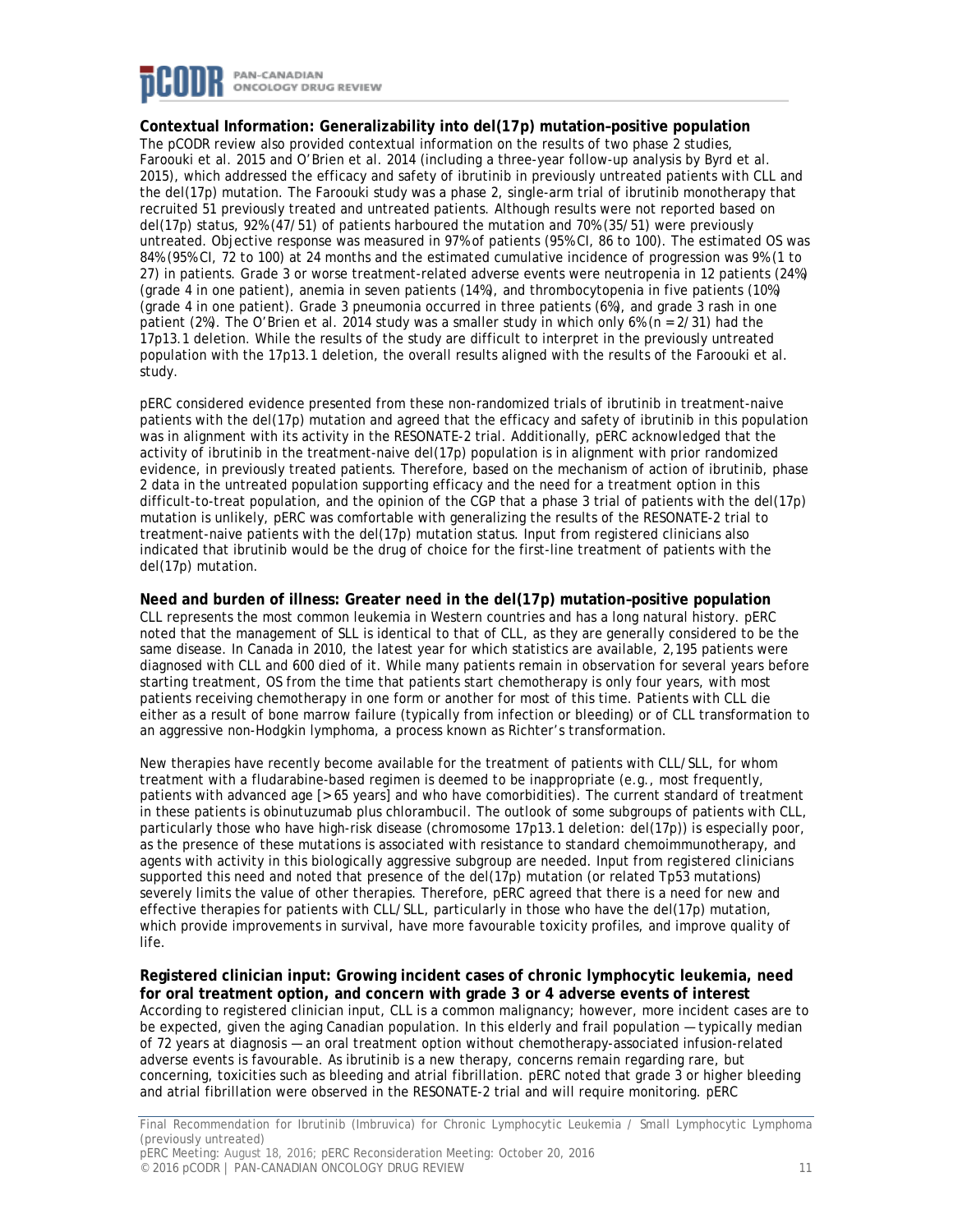

acknowledged input from registered clinicians indicating that ibrutinib would displace other first-line treatment options into second line. pERC was, however, unable to comment on the potential sequencing of treatment in this setting, as there is no evidence to inform the optimal sequencing of available treatment regimens. pERC recognized that provinces would need to address this issue upon implementation of ibrutinib reimbursement and noted that collaboration among provinces to develop an evidence-based guideline would be of value. Upon reconsideration of the Initial Recommendation, pERC considered feedback from PAG regarding the potential for ibrutinib to displace available first-line options into the second-line setting. pERC reiterated that there is currently a lack of evidence to support or refute the use of ibrutinib followed by obinutuzumab plus chlorambucil in sequence. However, pERC agreed that ibrutinib is available as a second-line option, and in the absence of evidence to inform optimal sequencing of therapies, pERC agreed that choice of using ibrutinib as a first- or second-line treatment should be left to the treating oncologist.

### PATIENT-BASED VALUES

#### **Values of patients with chronic lymphocytic leukemia: Symptom management, quality of life improvement and treatment option**

pERC deliberated upon patient advocacy group input for ibrutinib for CLL and discussed the values of patients with untreated CLL. pERC commended the patient groups for providing robust data and was impressed with the depth of information on patient experiences. Patients reported minimal symptoms with early-stage disease; however, quality of life is affected with advanced disease. Patients experience anxiety, difficulty sleeping, depression, and stress. Patients expressed difficulties with concentration, emotions, stress levels, insomnia, and mood swings. Patients noted that the symptoms that have the most impact on day-to-day living were fatigue and/or lack of energy, followed by increased lymphocyte count, enlarged lymph nodes, and frequent infections. Frequent infections (due to compromised immunity), shortness of breath (attributed to anemia), and easy bruising (caused by low platelet counts) were also reported. These symptoms, along with several others, are important symptoms of CLL/SLL to control for patients.

Patients providing input had received a variety of treatments in the first-line setting and were at various stages of their treatment course (first- to fifth-line). The most common side effects of treatment experienced by patients were fatigue, anemia or neutropenia, nausea, low platelets, mouth sores, skin rashes or severer itching, and infections. Patients rated tumour lysis syndrome and breathing difficulties or pneumonia as short-term side effects of treatments they are least willing to tolerate, while fatigue, cough, diarrhea, nausea, and fever were short-term side effects patients would be willing to tolerate. Overall, patients described treatment options currently available in Canada to be associated with increased toxicity, reduced anti-tumour activity, unpleasant side effects, and relapse. Current treatment options available tend to be associated with increased toxicity, reduced anti-tumour activity, unpleasant side effects, and relapse. pERC acknowledged that patients indicated that it is important to have access to therapies that provide less interference with their performance, delay the progression of disease, and relieve cancer-related symptoms.

Some patients expressed difficulty in accessing treatment and having to travel great distances to receive treatments in Canada, meeting specific provincial drug funding criteria, and paying out-of-pocket costs for treatments and associated travel. Most patients were, however, able to access treatment in their communities. Patients considered having the ability for themselves and their physicians to have choice in deciding which drug to take based on known side effects and expected outcomes to be of high importance.

Caregivers experience emotional and psychological burdens of caring for a loved one. Caregivers stated that they experience anxiety and difficulty managing side effects of treatment, with the most common side effects related to emotional and safety issues. Caregivers also experience accessibility issues, with the most commonly reported factors being financial burden and distance to access treatment.

#### **Patient values on treatment: Treatment option, ease of administration, quality-of-life improvement**

Patients who are unable to benefit from chemotherapy wish to have an additional choice of therapy, particularly patients who are unable to take a fludarabine-based treatment. Patients indicate that as an

Final Recommendation for Ibrutinib (Imbruvica) for Chronic Lymphocytic Leukemia / Small Lymphocytic Lymphoma (previously untreated)

pERC Meeting: August 18, 2016; pERC Reconsideration Meeting: October 20, 2016 © 2016 pCODR | PAN-CANADIAN ONCOLOGY DRUG REVIEW 12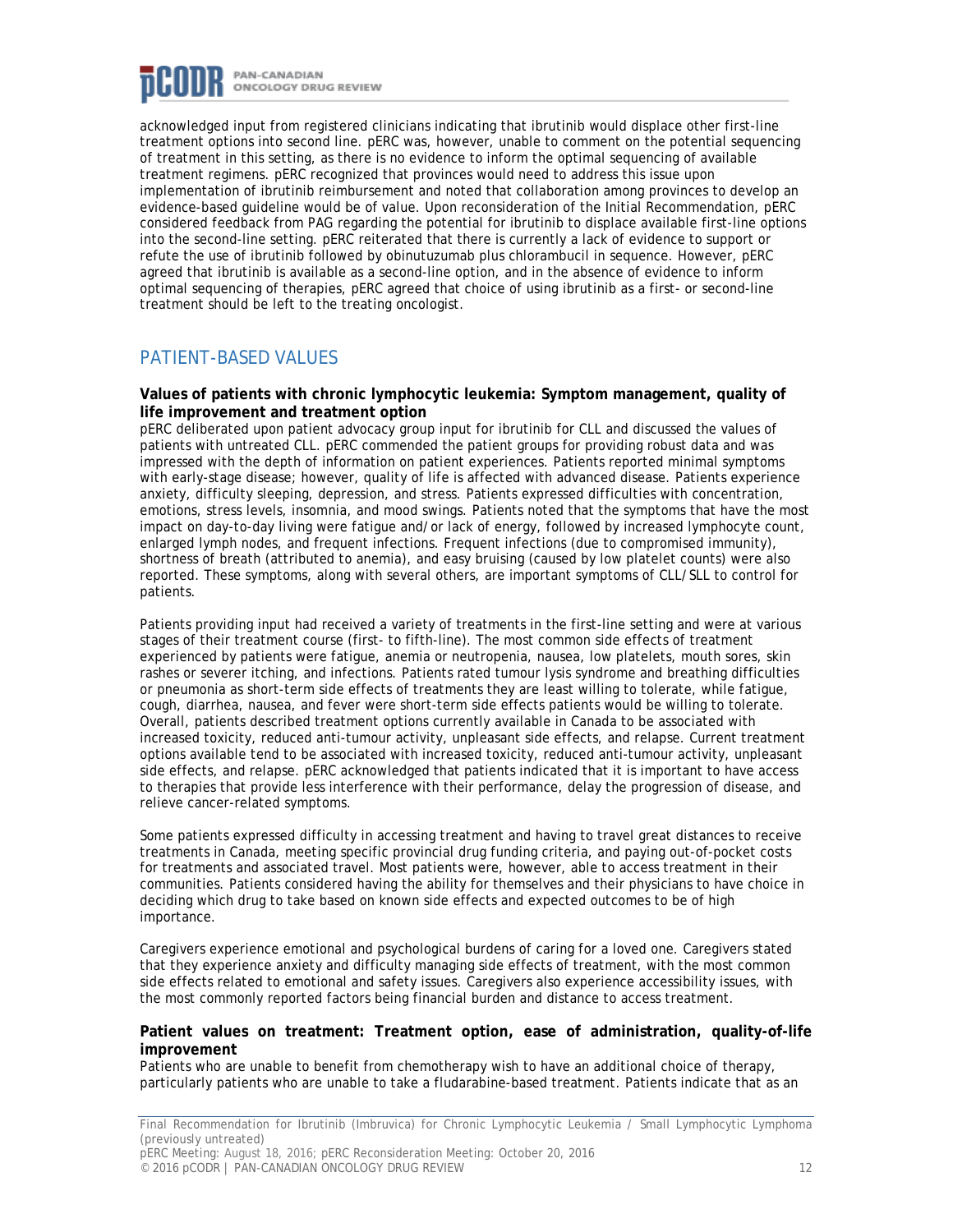

oral treatment, ibrutinib is associated with less impact in terms of tolerability, ability to complete treatment cycles, number and frequency of infections, ability to do usual activities, infusion times, and infusion-related reactions. Patients also indicate that they would be willing to tolerate side effects if they could live longer, achieve a remission, have control of their disease, and have improved quality of life.

Among respondents, 18 patients had experience with ibrutinib and six had the del(17p) mutation. The majority of patients stated that the side effects with ibrutinib were mild and quickly dissipated. Many experienced more than one side effect; however, patients reported that the side effect profile of ibrutinib was easy to tolerate. Patients indicated that the symptoms ibrutinib managed most was their increasing lymphocyte counts and enlarged lymph nodes, followed by controlling night sweats and enlarged spleens. Some patients indicated that ibrutinib managed all their symptoms. Patients also indicated that ibrutinib allowed them to have a rapid and dramatic improvement in quality of life. pERC noted that this improvement in quality of life was an important outcome as patients diagnosed with CLL/SLL are generally older and more frail and advancing disease has a considerable impact on their quality of life.

pERC deliberated upon the alignment of ibrutinib with patient values and noted that based on the results of the RESONATE-2 trial, ibrutinib provides an oral treatment option with demonstrated PFS, OS, and quality-of-life benefit, and a manageable toxicity profile in comparison with chlorambucil. pERC recognized that these outcomes were important to patients, but in light of the shift in standard treatment practice and the absence of comparative data against the appropriate Canadian standard, the Committee was unable to conclusively agree whether ibrutinib aligned with patient values. Some members argued that the availability of an oral treatment option with a manageable toxicity profile was sufficient to conclude alignment. Others were concerned that treatment should be made available to patients once it has demonstrated its efficacy and safety compared with accepted treatment standards. Various opinions were expressed during deliberations, as the Committee debated the alignment of ibrutinib with patient values. Overall, each of the above factors was valued differently by pERC members, but the majority of pERC members agreed that ibrutinib partially aligned with patient values.

### ECONOMIC EVALUATION

**Economic model submitted: Cost-utility analysis and cost-effectiveness analysis**

The pCODR Economic Guidance Panel (EGP) assessed a cost-utility analysis and a cost-effectiveness analysis of ibrutinib with chlorambucil in patients with previously untreated CLL/SLL who are inappropriate for fludarabine-based treatment.

pERC considered the appropriateness of chlorambucil as a comparator in this setting and acknowledged that at the time of the RESONATE-2 trial design, chlorambucil was an appropriate comparator in the Canadian setting. However, the Canadian standard treatment option has since changed to obinutuzumab plus chlorambucil. The submitter considered an indirect comparison between the CLL11 study and RESONATE-2; however, differences in the dosage of chlorambucil, and variability in the study population, led to a conclusion that an indirect comparison would not be appropriate. Therefore, while acknowledging that ibrutinib provides a clinically and statistically significant benefit to patients in comparison to chlorambucil, in the absence of robust direct or indirect clinical evidence comparing ibrutinib with current Canadian standard treatment, the cost-effectiveness of ibrutinib as compared with relevant comparators in the Canadian setting remains unknown. Upon reconsideration of the Initial Recommendation, pERC considered additional comments provided by the CGP on the comparative efficacy between ibrutinib and obinutuzumab plus chlorambucil. pERC noted commentary on the possibility of one agent being superior to another and reiterated that there are considerable limitations associated with making such side-by-side naive comparisons of trials. pERC reiterated that a feasibility study had been presented by the manufacturer that demonstrated the inappropriateness of conducting an indirect comparison between the RESONATE-2 trial and the pivotal trial for obinutuzumab plus chlorambucil (CLL11). Therefore, pERC agreed that there is currently a lack of evidence to support the superior efficacy of one regimen over another.

#### **Basis of the economic model: Clinical and economic inputs**

Costs considered in the model included drug costs, drug administration costs, adverse event costs, and endof-life costs. The key clinical outcomes considered in the model were PFS, OS, and utilities. Given the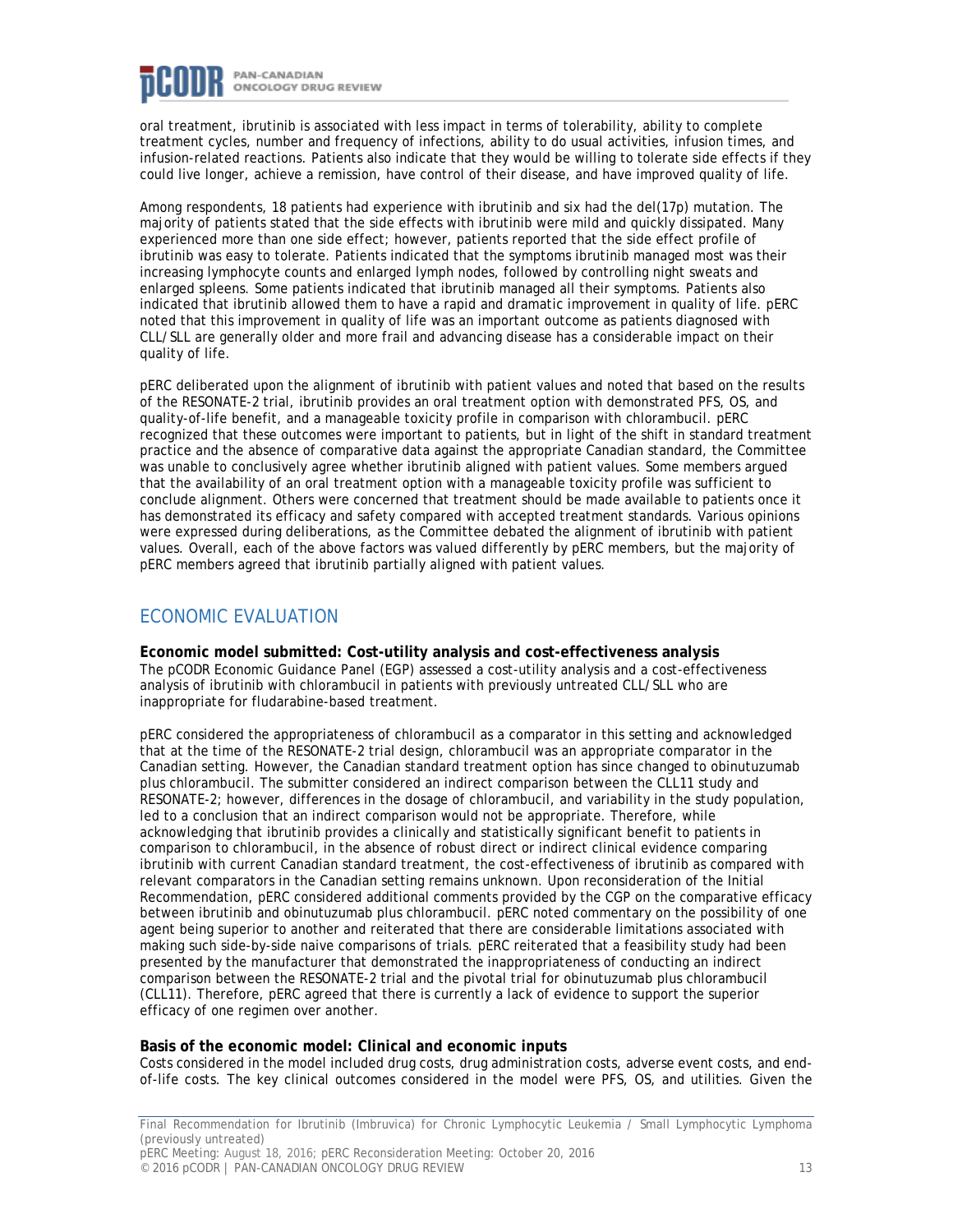

absence of long-term follow-up data for the ibrutinib group, the submitter used data from a different study using chlorambucil (the Ladyzinki chlorambucil curves) to which the OS HR from the RESONATE-2 trial for ibrutinib was applied for extrapolation over the time horizon beyond the trial period.

#### **Drug costs: High drug cost, treatment until disease progression**

Ibrutinib costs \$90.65 per 140 mg capsule. At the recommended dose of 420 mg once daily, ibrutinib costs \$271.95 per day and \$7,614.60 per 28-day course. Chlorambucil costs \$1.43 per 2 mg tablet. At a dose of 0.5 mg/kg orally on days 1 and 15 of each 28-day cycle, chlorambucil costs \$1.79 per day and \$50.22 per 28-day course.

Having noted the potentially large patient population with previously untreated CLL/SLL and that ibrutinib is administered until disease progression or unacceptable toxicity, with a median treatment duration that is not yet known, pERC noted that the cost of treating patients with ibrutinib may be substantial.

#### **Cost-effectiveness estimates: Not cost-effective compared with chlorambucil**

pERC deliberated upon the cost-effectiveness of ibrutinib compared with chlorambucil. pERC noted that the EGP provided a wide range of cost-effectiveness estimates that reflected uncertainty in the incremental cost-effectiveness ratio (ICER) of ibrutinib compared with chlorambucil. pERC noted that the main factor that influenced the ICER was the HR for OS. Given the short duration of the trial follow-up period, there were limited data available on OS estimates for long-term extrapolation. pERC agreed that the method used by the submitter likely overestimated the incremental benefit with ibrutinib and disagreed with the assumption that the HR for ibrutinib observed during the trial period would be maintained over a 10-year time horizon. In the absence of alternative data sources, pERC agreed with the EGP's approach of providing a range of estimates using the collective HR for ibrutinib from the open-label extension study (PCYC1116) and equal HR for PFS and OS following the trial period over the 10 years of extrapolation. pERC agreed that the latter approach is likely more conservative, but alternative data sources are not available to determine the long-term benefit of ibrutinib relative to chlorambucil. This subsequently had the largest impact on the ICER.

pERC also noted that shortening the time horizon from 15 years to 10 years was appropriate, as it better reflects the clinical course of the disease. Overall, pERC accepted the EGP's range of reanalysis estimates and concluded that ibrutinib could not be considered cost-effective. Given the absence of longer-term follow-up data from the trial to determine the long-term OS benefit with ibrutinib and the potentially long duration of treatment with ibrutinib, pERC agreed that the price of ibrutinib would need to be reduced substantially in order for it to be considered cost-effective.

Upon reconsideration of the Initial Recommendation, pERC considered feedback from PAG regarding challenges faced by jurisdictions in determining cost-effectiveness of treatment options where there is a lack of evidence on comparative efficacy. pERC agreed that this presents a significant challenge to jurisdictions. Therefore, to offset the considerable uncertainty in the clinical effect estimates, pERC concluded that a substantial price reduction would be required. pERC also considered feedback from the submitter regarding model inputs modified by the EGP in its reanalysis estimates. pERC noted clarifications provided by the EGP and agreed that 3 year follow up data from a Phase 1b/2 trial comprised of 31 patients is not sufficient to model survival estimates over a 10 year time horizon. pERC also agreed with the EGP that it is unlikely that all benefit from ibrutinib would cease at the end of the trial follow up period. In the absence of robust alternative data sources, the short duration of the trial follow up period and the lack of rationale to support modelling of post-progression benefit in the ibrutinib arm, pERC agreed that assuming that the risk of dying was the same between treatments at the end of the trial follow-up period (by setting the HR to 1 after the trial follow-up period) was the best available approach to control for these uncertainties.

pERC also considered the EGP's assumption that 50% of patients would go on to receive idelalisib-based therapies in subsequent treatment. In this instance, pERC agreed with the submitter that 50% of patients are unlikely to move onto receive idelalisib-based regimens in subsequent therapies. In acknowledging this, the Committee noted that the mix of subsequent therapies used in the submitted model likely underrepresents the potential use of expensive antibodybased therapies that patients would receive in subsequent treatments. Therefore, the Committee considered that the impact on the ICER of assuming that 50% of patients would receive idelalisib-based treatment in subsequent therapies likely reflects the cost associated with other expensive therapies that patients would receive in subsequent lines.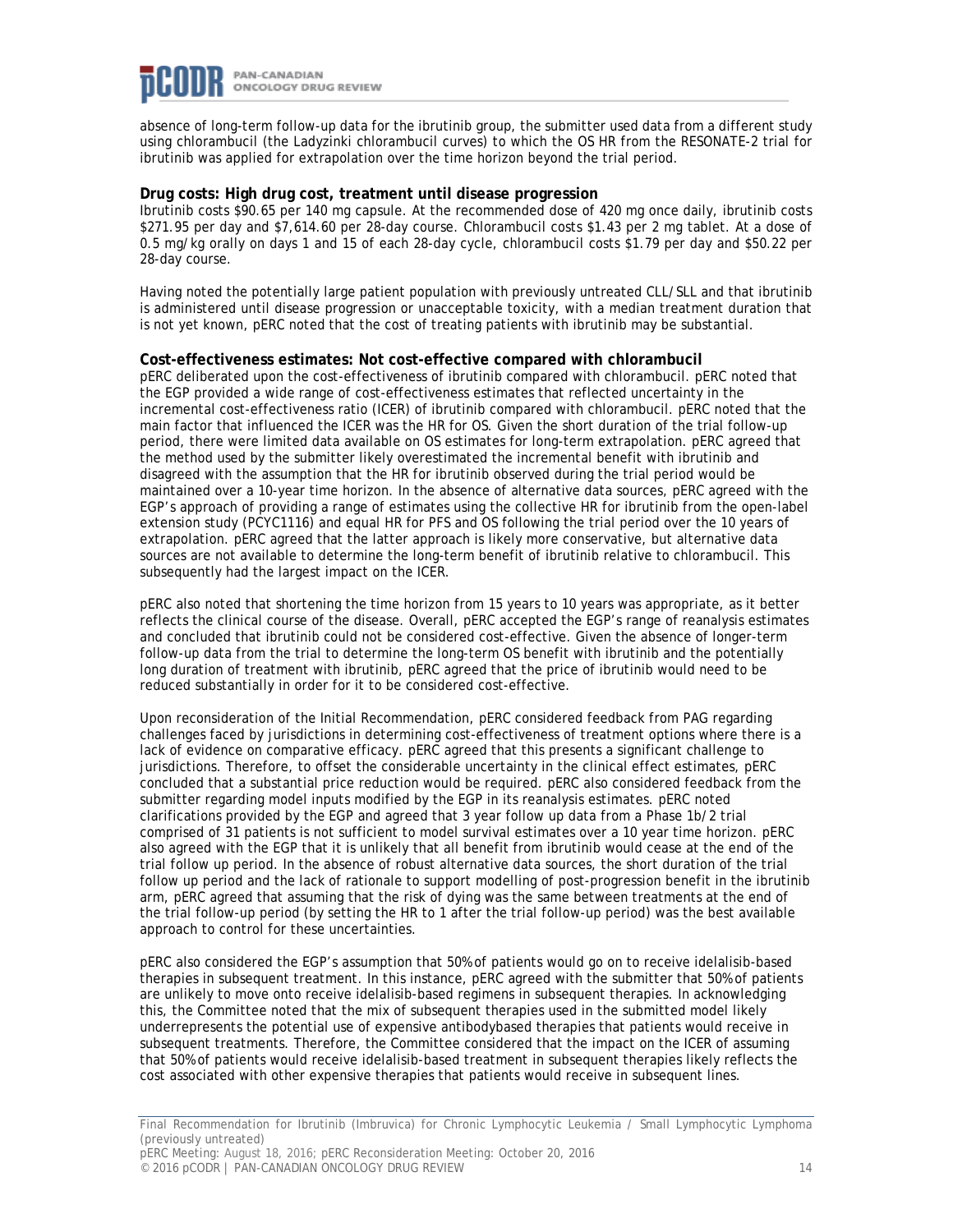

## ADOPTION FEASIBILITY

**Considerations for implementation and budget impact: Potentially large budget impact**

pERC discussed the feasibility of implementing a funding recommendation for ibrutinib. Given the considerable uncertainty in the comparative efficacy of ibrutinib compared with current Canadian treatment standards, pERC agreed that the collection of prospective evidence to inform the comparative efficacy between these regimens would better inform the true cost-effectiveness of ibrutinib versus standard treatments (e.g., obinutuzumab plus chlorambucil). pERC also agreed that ibrutinib may have a substantial budget impact due to a number of factors, including the high cost of the drug, the potentially large patient population with previously untreated CLL/SLL, and the unknown duration of treatment, as treatment is until disease progression or unacceptable toxicity. pERC also noted that several parameters were underestimated in the submitted budget impact analysis, including the number of patients with CLL, the market share ibrutinib is expected to occupy, the number of eligible patients, the expected adherence of patients to treatment, and the duration of treatment. pERC agreed these factors are likely to have an impact on the true budget impact of ibrutinib. Therefore, pERC agreed that jurisdictions will need to consider pricing arrangements and/or cost structures to improve the affordability of ibrutinib during implementation.

pERC noted that the once daily-oral route of administration should enhance patient compliance and provide ease in administration to patients and is an enabler to implementation, yet the differential mechanisms to fund oral medications (i.e., not the same as intravenous medications) in some jurisdictions may also be a barrier to implementation. This differential mechanism of funding would place financial and practical limitations on patients and caregivers. Furthermore, the drug's high cost is a barrier to implementation. pERC also noted that dose adjustments are not expected to lead to wastage, as only one strength is available. Given concerns regarding drug-specific adverse events (e.g., grade 3 or 4 bleeding and atrial fibrillation), pERC acknowledged that additional resources will be required to monitor patients on ibrutinib as well as to monitor the drug–drug interactions associated with ibrutinib, especially as it is metabolized in the liver by the CYP3A and cytochrome P450.

In the absence of evidence to inform optimal treatment sequencing, pERC was unable to make an evidenceinformed recommendation on sequencing. However, pERC recognized that provinces would need to address this issue upon implementation of ibrutinib reimbursement and noted that collaboration among provinces to develop an evidence-based guideline would be of value.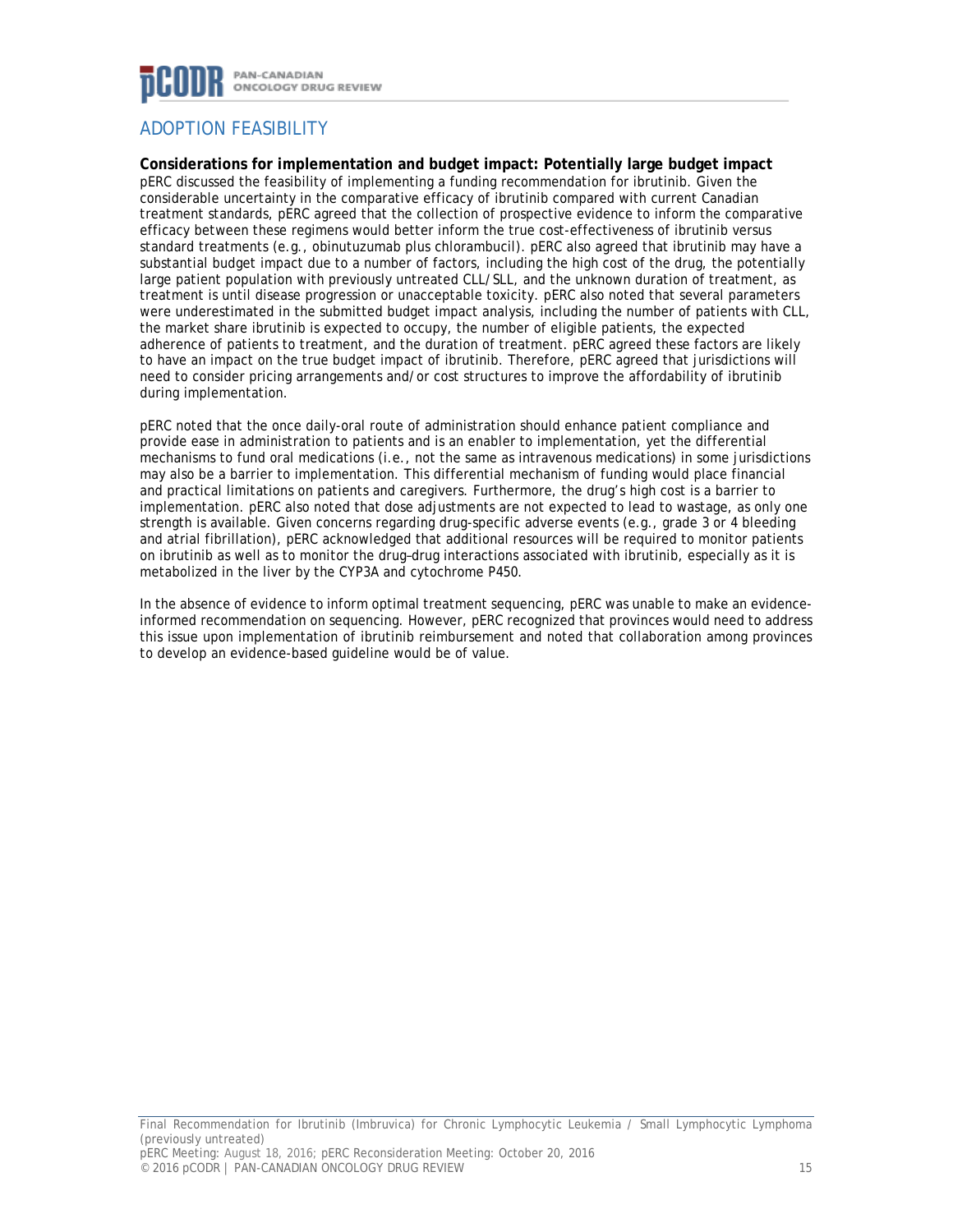## **DRUG AND CONDITION INFORMATION**

| <b>Drug Information</b>               |   | Selective Bruton's tyrosine kinase (BTK) inhibitor<br>140 mg capsule size<br>Recommended dosage of 420 mg administered orally, once<br>daily                                                  |
|---------------------------------------|---|-----------------------------------------------------------------------------------------------------------------------------------------------------------------------------------------------|
| <b>Cancer Treated</b>                 |   | Newly diagnosed chronic lymphocytic leukemia (CLL)/small<br>lymphocytic lymphoma (SLL)                                                                                                        |
| <b>Burden of Illness</b>              | ۰ | CLL is the most common leukemia in Western countries<br>In Canada in 2010, the latest year in which statistics are<br>available, 2,195 patients were diagnosed with CLL and 600<br>died of it |
| <b>Current Standard Treatment</b>     |   | Obinutuzumab plus chlorambucil                                                                                                                                                                |
| <b>Limitations of Current Therapy</b> |   | Ineffective for current genetic mutations of CLL, such as a<br>17p deletion                                                                                                                   |

## **ABOUT THIS RECOMMENDATION**

#### The pCODR Expert Review Committee

Recommendations are made by the CADTH pan-Canadian Oncology Drug Review (pCODR) Expert Review Committee (pERC) following the pERC Deliberative Framework, pERC members and their roles are as follows:

pERC Membership During Deliberation of the Initial Recommendation

- Dr. Anthony Fields, Oncologist (Chair)
- Dr. Maureen Trudeau, Oncologist (Vice-Chair) Dr. Scott Berry, Oncologist
- Dr. Kelvin Chan, Oncologist
- Dr. Matthew Cheung, Oncologist
- Dr. Craig Earle, Oncologist
- Dr. Allan Grill, Family Physician
- Dr. Paul Hoskins, Oncologist

Don Husereau, Health Economist Dr. Anil Abraham Joy, Oncologist Karen MacCurdy Thompson, Pharmacist Valerie McDonald, Patient Member Alternate Carole McMahon, Patient Member Dr. Catherine Moltzan, Oncologist Jo Nanson, Patient Member Danica Wasney, Pharmacist

All members participated in deliberations and voting on the Initial Recommendation, except:

- Jo Nanson, who did not vote due to her role as a patient member alternate.
- Matthew Cheung and Kelvin Chan, who were not present.